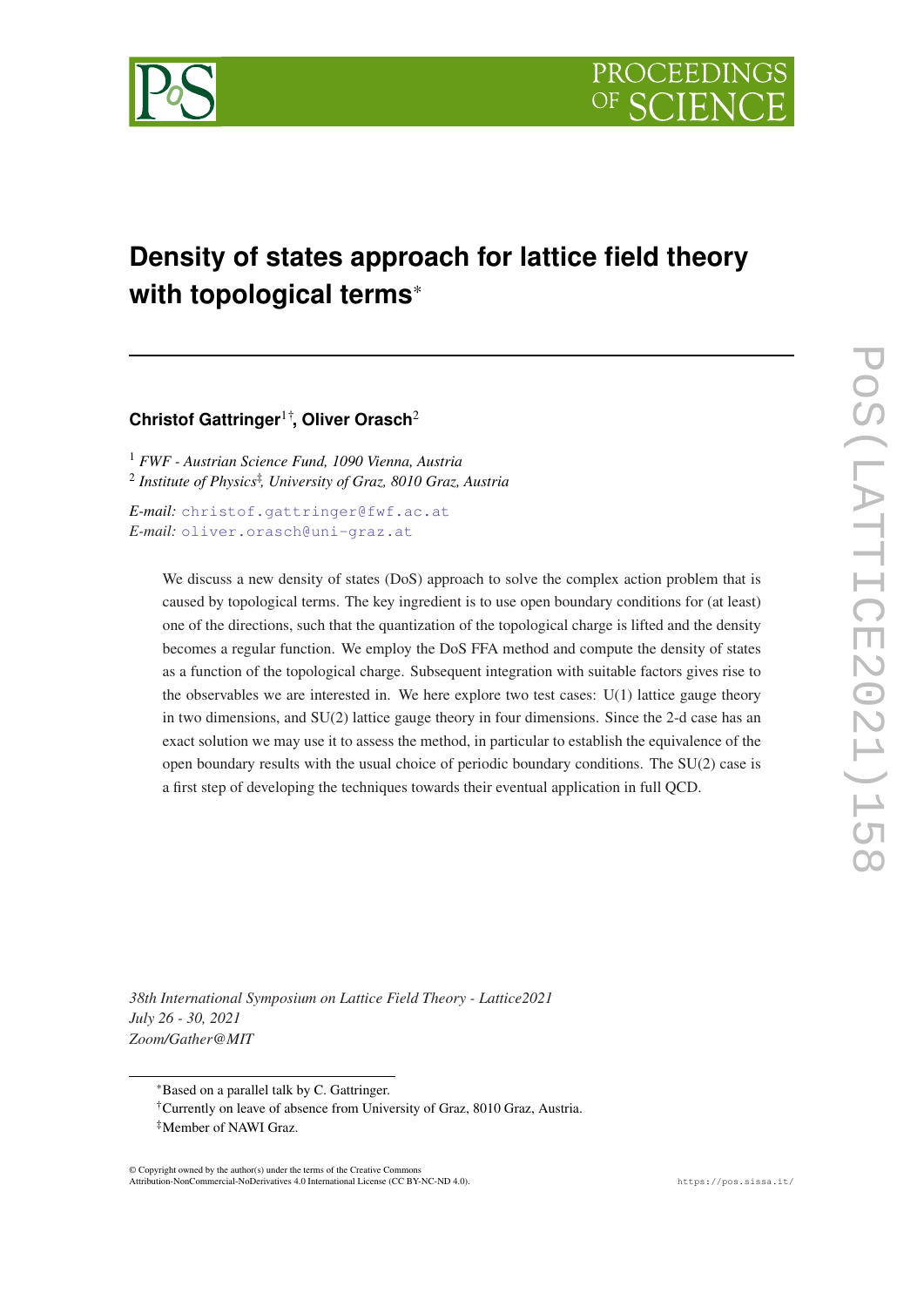#### <span id="page-1-0"></span>1. Introductory comments

When adding a topological term the gauge field action acquires an imaginary part such that the Boltzmann factor of the corresponding Euclidean path integral becomes complex and thus cannot be used as a weight factor for a Monte Carlo calculation in the lattice formulation. In principle, density of states techniques – initially introduced in lattice field theory in  $[1, 2]$  $[1, 2]$  $[1, 2]$  $[1, 2]$  – are a possible approach and, based on various recent technological developments, were applied in a wide range of applications with complex action problems  $[3]$  –  $[23]$  $[23]$ . However, the case of treating the complex action problem emerging from a topological term is somewhat subtle, because in the usual formulation with periodic boundary conditions the topological charge becomes quantized to integers in the continuum limit such that the density will approach a superposition of Dirac deltas (see, e.g., [[18\]](#page-8-0)). If a geometrical or a fermionic definition is used the topological charge is quantized also at finite lattice constant, resulting in a superposition of Dirac deltas also at finite lattice spacing. As a consequence the density is hard to access with the new DoS methods.

It is well known that using open boundary conditions lifts the quantization of the topological charge and in the thermodynamic and continuum limits describes the correct physics. Using open boundary conditions in lattice simulations was proposed in [\[24,](#page-8-0) [25](#page-8-0)] as a tool for reducing topological autocorrelation, which, due to the index theorem, is a problem that is related to our problem of singular densities of states when a topological term is added. In [\[23](#page-8-0)] it was demonstrated, that also the latter problem can be solved with open boundary conditions and that for topological quantities the correct continuum limit is found (see also [[26\]](#page-8-0)). In this contribution we review the new techniques, discuss the case of 2-d  $U(1)$  lattice gauge theory with a  $\theta$ -term as an example where analytic reference results can be used to assess the approach, and finally present first tests for 4-d SU(2) lattice gauge theory with a  $\theta$ -term.

### 2. Density of states formalism for lattice gauge theories with a  $\theta$ -term

The generic form for vacuum expectation values in pure gauge theory with a  $\theta$ -term is given by

$$
\langle O \rangle_{\theta} = \frac{1}{Z_{\theta}} \int D[A] e^{-S[A] - i\theta Q[A]} O[A] \quad \text{with} \quad Z_{\theta} = \int D[A] e^{-S[A] - i\theta Q[A]} \,, \tag{2.1}
$$

where  $S[A]$  denotes the gauge field action and  $O[A]$  the topological charge. We assume that the theory is already regularized on a lattice such that *S*[*A*] and *Q*[*A*] are suitable discretizations of their continuum counterparts and *D*[*A*] denotes the usual product of Haar measures for the link variables.

For non-vanishing topological angle θ the Boltzmann factor *e* −*S*[*A*] − *i*θ *Q*[*A*] is complex and thus cannot be used as a probability in a Monte Carlo simulation. For setting up the density of states approach we introduce (generalized) densities

$$
\rho^{(J)}(x) = \int D[A] \, e^{-S[A]} \, J[A] \, \delta\Big(x - Q[A]\Big) \,, \tag{2.2}
$$

where we allow for the insertion of some functional *J*[*A*] of the gauge fields.

Obviously, when *Q*[*A*] becomes integer in the continuum limit (or is integer also at finite lattice spacing if a geometrical or a fermionic definition of  $O[A]$  is used) the density will be the aforementioned superposition of Dirac deltas. However, we may use open boundary conditions to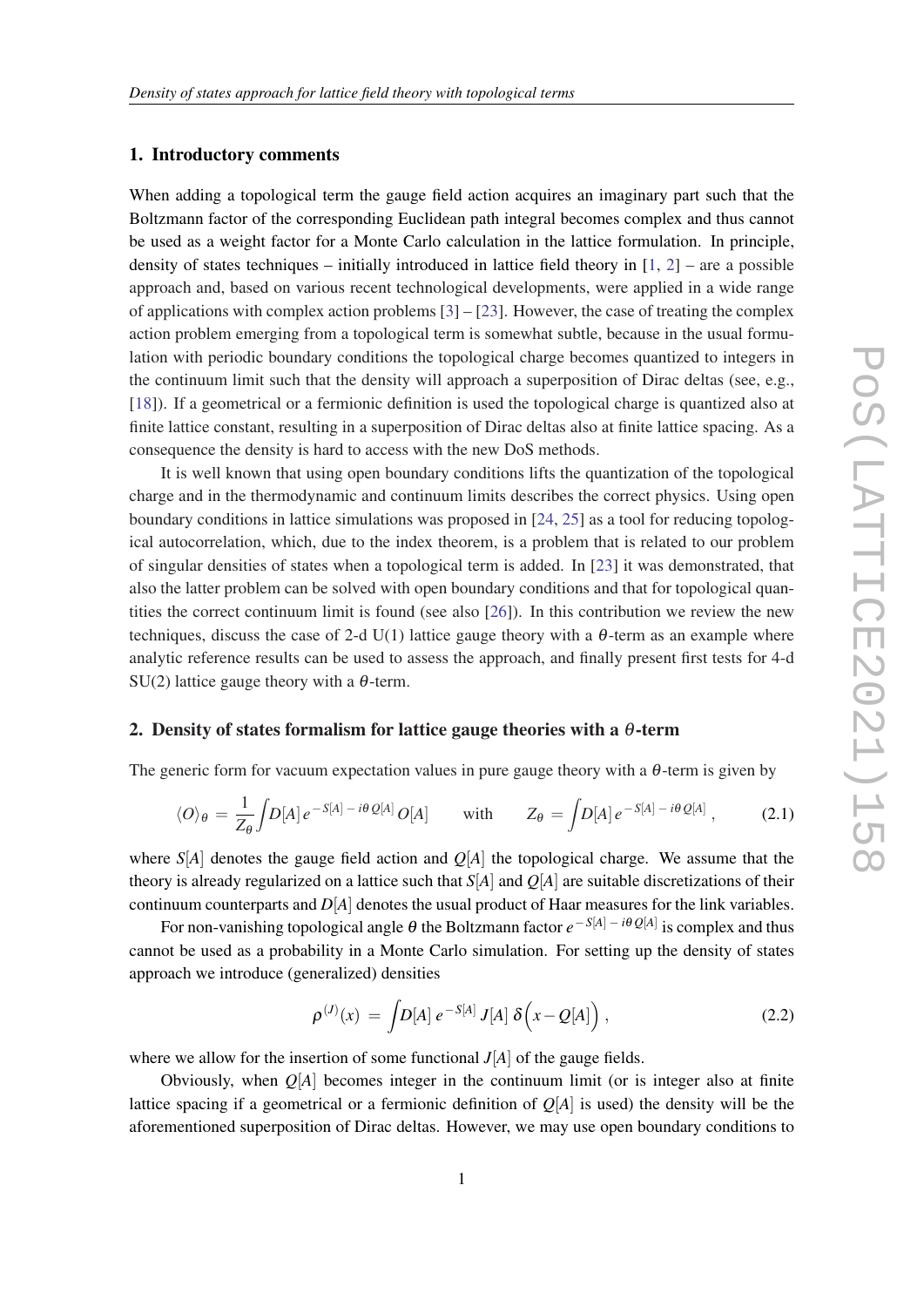<span id="page-2-0"></span>

Figure 1: Lhs.: Parameterization of the exponent of the density as a continuous and piecewise linear function. Rhs.: Fit of the rescaled restricted vacuum expectation values (figure reproduced from [\[23](#page-8-0)]).

lift the quantization of the topological charge. Thus for open boundary conditions in at least one of the lattice directions the density remains smooth also in the continuum limit. This is a key step in the approach presented here.

Using the densities [\(2.2\)](#page-1-0) we may write the vacuum expectation values as

$$
\langle O \rangle_{\theta} = \frac{1}{Z_{\theta}} \int dx \, \rho^{(O)}(x) \, e^{-i\theta x} \qquad \text{with} \qquad Z_{\theta} = \int dx \, \rho^{(1)}(x) \, e^{-i\theta x} \,. \tag{2.3}
$$

For an actual determination of the densities we need to parameterize them in a suitable way. As a first step towards such a parameterization we truncate the range of the argument *x* to the interval [0,*lmax*]. Such a truncation is justified since the densities are either even or odd and decay fast for large arguments *x*, a property that of course needs to be checked in the end. Next we divide the (truncated) *x*-range  $[0, l_{max}]$  into *N* intervals  $I_n$ ,  $n = 0, 1...N - 1$  of sizes  $\Delta_n$ . For the densities we now make the ansatz:

$$
\rho(x) = e^{-L(x)} \quad \text{with } L(x) \text{ continuous and piecewise linear on the intervals } I_n. \tag{2.4}
$$

The parameterization of the exponent of the density with the piecewise linear and continuous function is illustrated in the lhs. plot of Fig. 1. Imposing the normalization  $\rho(0) = 1$  completely determines the densities  $\rho(x)$  in terms of the slopes  $k_n$  defined for each of the intervals  $I_n$ ,

$$
\rho(x) = A_n e^{-x k_n} \qquad \text{for} \quad x \in I_n \qquad \text{with} \quad A_n = e^{-\sum_{j=0}^{n-1} \left[ k_j - k_n \right] \Delta_j} \,. \tag{2.5}
$$

To determine the slopes we use so-called restricted vacuum expectation values [\[8\]](#page-7-0)–[[11\]](#page-7-0) which are defined as

$$
\langle Q \rangle_n(\lambda) = \frac{1}{Z_n(\lambda)} \int D[A] e^{-S[A]} J[A] e^{\lambda Q[A]} Q[A] \Theta_n\Big(Q[A]\Big) \quad \text{with} \quad \Theta_n(x) = \begin{cases} 1 \text{ for } x \in I_n \\ 0 \text{ for } x \notin I_n \end{cases}.
$$
\n(2.6)

Obviously the function  $\Theta_n\big(Q[A]\big)$  restricts the path integral such that the values of the topological charge are required to be in the interval  $I_n$ . The restricted vacuum expectation values  $\langle Q \rangle_n(\lambda)$  are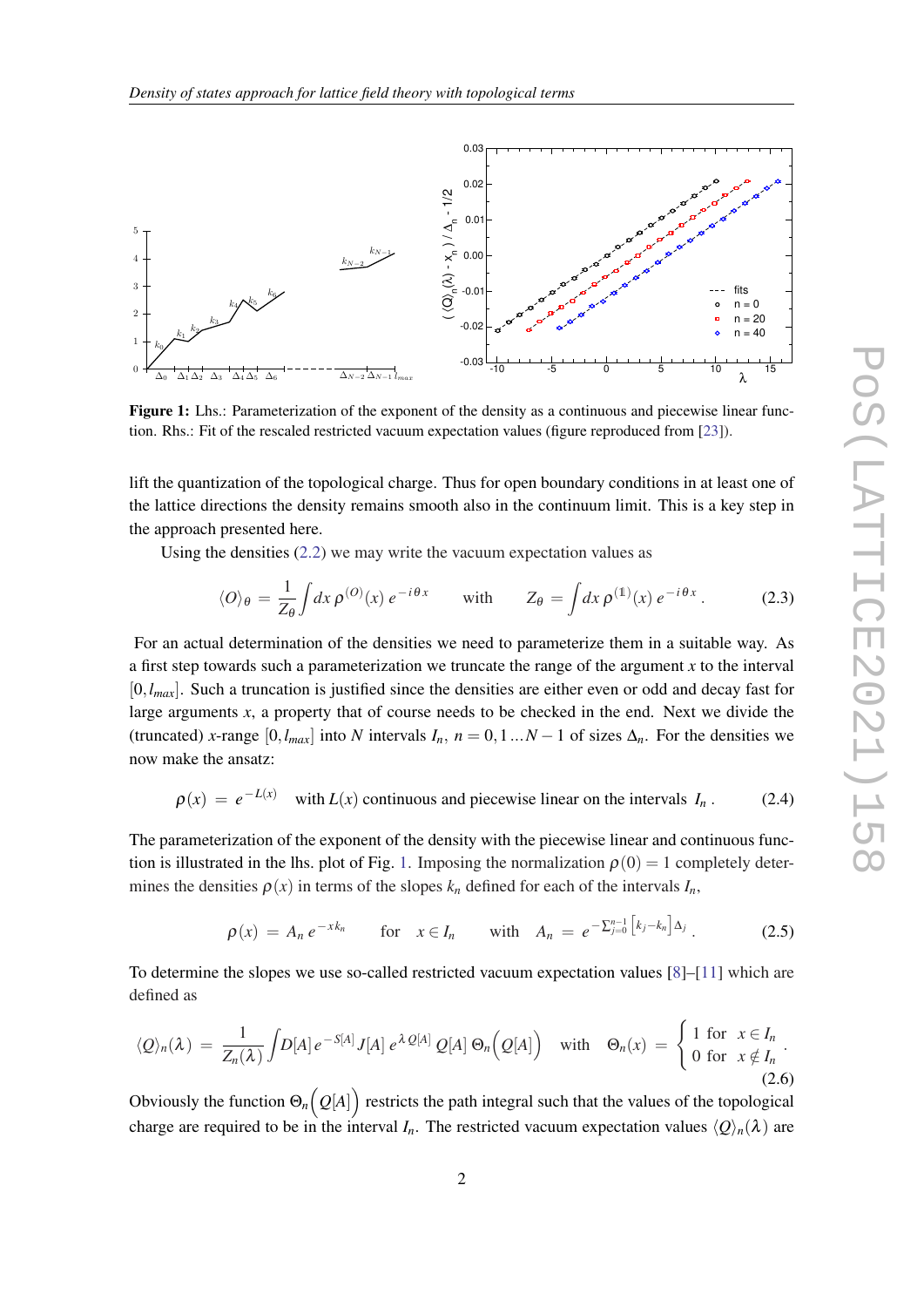free of the complex action problem and thus can be evaluated with standard Monte Carlo simulations. We will compute them as a function of the parameter  $\lambda \in \mathbb{R}$ .

However, the  $\langle Q \rangle_n(\lambda)$  may also be computed from the parameterized density  $\rho(x) = A_n e^{-x k_n}$ of Eq. [\(2.5\)](#page-2-0). A trivial calculation gives

$$
\langle Q \rangle_n(\lambda) = \frac{d}{d\lambda} \ln \int_{x_n}^{x_{n+1}} dx \, \rho(x) \, e^{\lambda x} = g_n(\lambda - k_n) \,, \tag{2.7}
$$

with some function  $g_n$  (see, e.g., [[19\]](#page-8-0) for details). After an additive and a multiplicative normalization of the restricted vacuum expectation values one finds the more convenient form

$$
\frac{\langle \mathcal{Q} \rangle_n(\lambda) - x_n}{\Delta_n} - \frac{1}{2} = h\Big(\Delta_n \big[\lambda - k_n\big]\Big) \,,\tag{2.8}
$$

where the function  $h(s)$  is given by

$$
h(s) \equiv \frac{1}{1 - e^{-s}} - \frac{1}{s} - \frac{1}{2} \,. \tag{2.9}
$$

We thus may fit the Monte Carlo data for  $(\langle Q \rangle_n(\lambda) - x_n)/\Delta_n - 1/2$  with the function  $h(\Delta_n[\lambda - k_n])$ and in this way determine the slopes  $k_n$  from simple stable 1-parameter fits (DoS FFA approach [[16\]](#page-8-0) – [[20\]](#page-8-0)). The rhs. plot of Fig. [1](#page-2-0) provides an example of such fits, where we show the results for different intervals  $I_n$  for  $n = 0,20$  and 40. The data are for the simulation of 2-d U(1) lattice gauge theory presented in [\[23](#page-8-0)].

## 3. Tests in U(1) lattice gauge theory

The idea of applying DoS methods with open boundary conditions for treating the complex action problem from a topological term was initially tested for  $U(1)$  lattice gauge theory in 2-d where exact results can be used to evaluate the approach [\[23](#page-8-0)]. Using dual variables these exact results may be obtained for both, open and periodic boundary conditions, such that one can compare the correct continuum limit for both types of boundary conditions and in [[23\]](#page-8-0) it was shown that indeed both choices give rise to the correct continuum limit.

Beyond the more fundamental question of the correct continuum limit, the exact reference results allow one to also address the question whether the DoS FFA techniques we use give rise to sufficient accuracy, such that the oscillating integrals [\(2.3](#page-2-0)) can be reliably evaluated. We begin our assessment of the accuracy with the results for the density  $\rho(x)$  shown in the lhs. plot of Fig. [2](#page-4-0). The data are from a simulation of 2-d  $U(1)$  lattice gauge theory with Wilson action and a simple field theoretical discretization of the topological charge (see [\[23](#page-8-0)] for the details of the simulation). We show results for  $L \times L$  lattices with different sizes *L*. The inverse gauge coupling  $\beta$  was chosen such that the ratio  $R = L^2/\beta$  remains constant which means that we approach the continuum limit for a fixed physical volume. In the continuum the ratio is given by  $R = Ve^2$  where *V* is the physical volume and *e* the electric charge. In Fig. [2](#page-4-0) this ratio is chosen as  $R = 10$  and the symbols represent the results from the DoS FFA calculation. The dashed lines are the corresponding analytical results and for all volumes we find excellent agreement with the numerical data. For comparison we also show the analytical result for the Villain action in the continuum limit at  $R = 10$  and the sequence of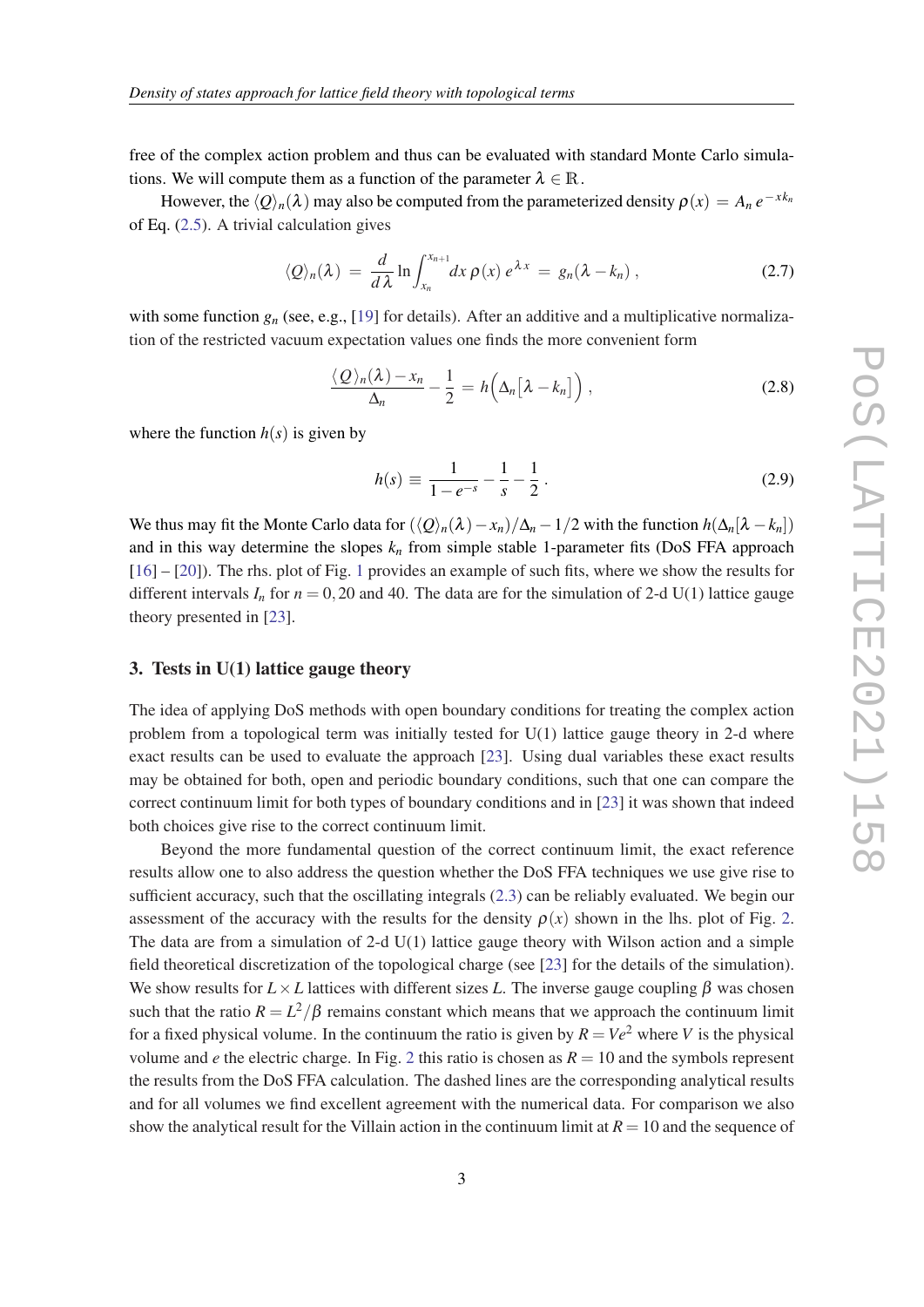<span id="page-4-0"></span>

Figure 2: Lhs.: Results for the density of states for different volumes. The symbols represent the data from the DoS FFA calculation with Wilson gauge action, while the dashed lines are the exact results. For comparison we also display the result for the Villain action. Rhs.: Dos FFA results (symbols) for the topological charge density compared to the corresponding exact result (full curve). Figures taken from [[23\]](#page-8-0).

volumes and couplings we consider for the Wilson action at  $R = 10$  approaches the corresponding Villain continuum result. It is important to note that the densities show a Gaussian-type of shape, i.e., they decay quickly for increasing  $x$  such that the truncation of  $x$  to a finite interval is justified.

In the rhs. plot of Fig. 2 we show the result for the topological charge density  $q = Q/V$  as a function of the topological angle  $\theta$ . To obtain this result one only needs the density  $\rho(x)$  of Eq. ([2.2](#page-1-0)) for  $J \equiv 1$ , which then is integrated over with  $e^{-i\theta x}$  to obtain the partition function  $Z_{\theta}$ and with *xe<sup>−<i>i*θ*x*</sup> to obtain the numerator of the vacuum expectation value  $\langle q \rangle$ . The corresponding results in the rhs. plot of Fig. 2 are for lattice size  $L = 24$ , with again  $R = 10$ . We find that the DoS FFA results (symbols) and the corresponding exact results (red full line) match very well for the full range of  $\theta$ -values. The insert shows the relative error and we find that it remains below 0.3 %.

The tests presented in  $[23]$  $[23]$  show that, at least for the case of 2-d U(1) lattice gauge theory with a topological term, the approach of using DoS FFA with open boundary conditions correctly reproduces the continuum physics at finite θ. Based on analytic results it was shown that the open boundary conditions give rise to the correct continuum limit, and the numerical tests established that the parameterized density can be obtained with sufficient accuracy, such that the necessary integration with the oscillating factors reliably provides vacuum expectation values at non-zero  $\theta$ .

## 4. First tests in SU(2) lattice gauge theory

Having built up experience with the application of the DoS FFA to a simple gauge theory with a topological term, and having established that in this case the necessary accuracy could be achieved, we now come to the presentation of first results in 4-d  $SU(2)$  lattice gauge theory with a  $\theta$ -term. Clearly the case of  $4-d$  SU(2) lattice gauge theory brings in new challenges such as the non-abelian nature of the problem and its higher dimensionality.

Our calculation is based on the Wilson action and we use the field theoretical definition of the topological charge *Q* [\[27](#page-8-0)] ("clover discretization"). We work on lattices of size  $16<sup>3</sup> \times 4$ , i.e., a finite temperature setting and we use mixed boundary conditions where one of the spatial directions remains open, while the other space directions and the time direction have periodic boundary con-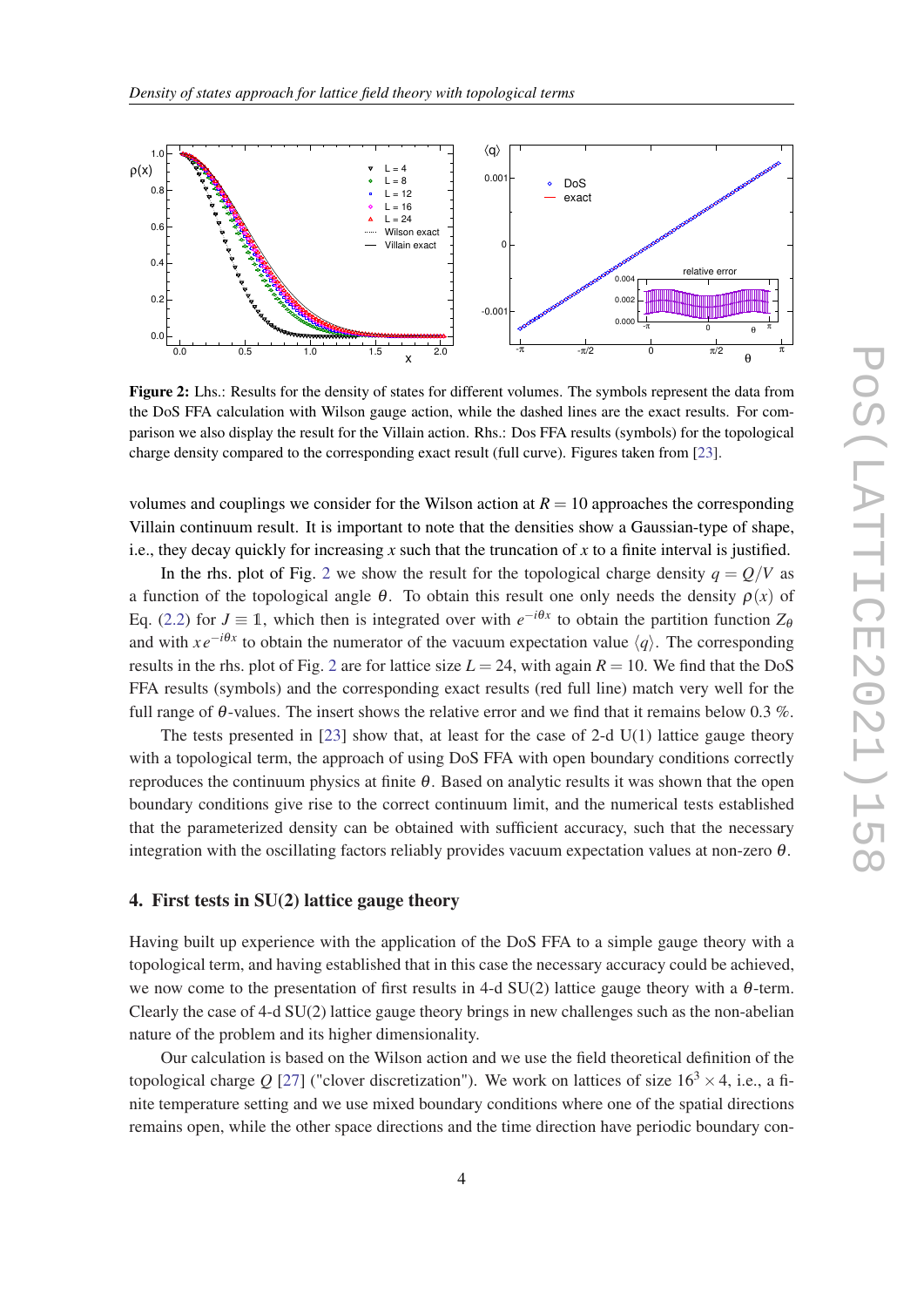<span id="page-5-0"></span>

Figure 3: The density of states for 4-d SU(2) lattice gauge theory. The results are for  $16<sup>3</sup> \times 4$  lattices and we compare the results for different values of the inverse gauge coupling  $\beta$ .

ditions. Thus the topological charge does not become quantized to integers in the continuum limit and the density of states remains regular such that we can access it with the DoS FFA. The finite temperature setting, i.e., a short temporal direction, has been chosen such that changing the inverse gauge coupling  $\beta$  drives the system through the deconfinement transition, which allows us to test the DoS FFA approach to in the two different phases of the theory. Besides this technical aspects, from a physical point of view it is a first attempt at studying the change of the  $\theta$  dependence across the phase transition.

The details of the numerical simulation used for the results shown here will be presented in detail in an upcoming publication [\[28](#page-8-0)], and we here only address a new technical step that leads to a considerable improvement of the results. In Eq. ([2.5](#page-2-0)) we have written the density in terms of the slopes  $k_n$  describing the density in the corresponding discretization intervals  $I_n$ . Using the DoS FFA these  $k_n$  are computed for each interval independently. Clearly the  $k_n$  will have statistical errors that will lead to fluctuations around their true values. These fluctuations will introduce some roughness into the numerical results for the densities, which in turn will spoil the accuracy of the oscillating integrals [\(2.3\)](#page-2-0) and thus the results for physical observables. However, this naive approach ignores the fact that (at least for finite lattices)  $\rho(x) = e^{-L(x)}$  and thus also the function  $L(x)$  in the exponent of the density must be smooth functions. In order to take this into account we may make an ansatz for  $L(x)$  in the form of an even (or odd) finite polynomial, such as (note that we may normalize to  $L(0) = 0$ , such that no constant term appears in  $L(x)$ )

$$
L(x) \sim a_2 x^2 + a_4 x^4 + \dots a_{2k} x^{2k} \sim \sum_{j=0}^{n-1} [k_j - k_n] \Delta_j + k_n x \text{ for } x \in I_n ,
$$
 (4.1)

where in the first step we have represented  $L(x)$  by the finite polynomial and in the second step exploited ([2.5](#page-2-0)) to write  $L(x)$  using our representation in terms of the slopes  $k_n$ . We may now use the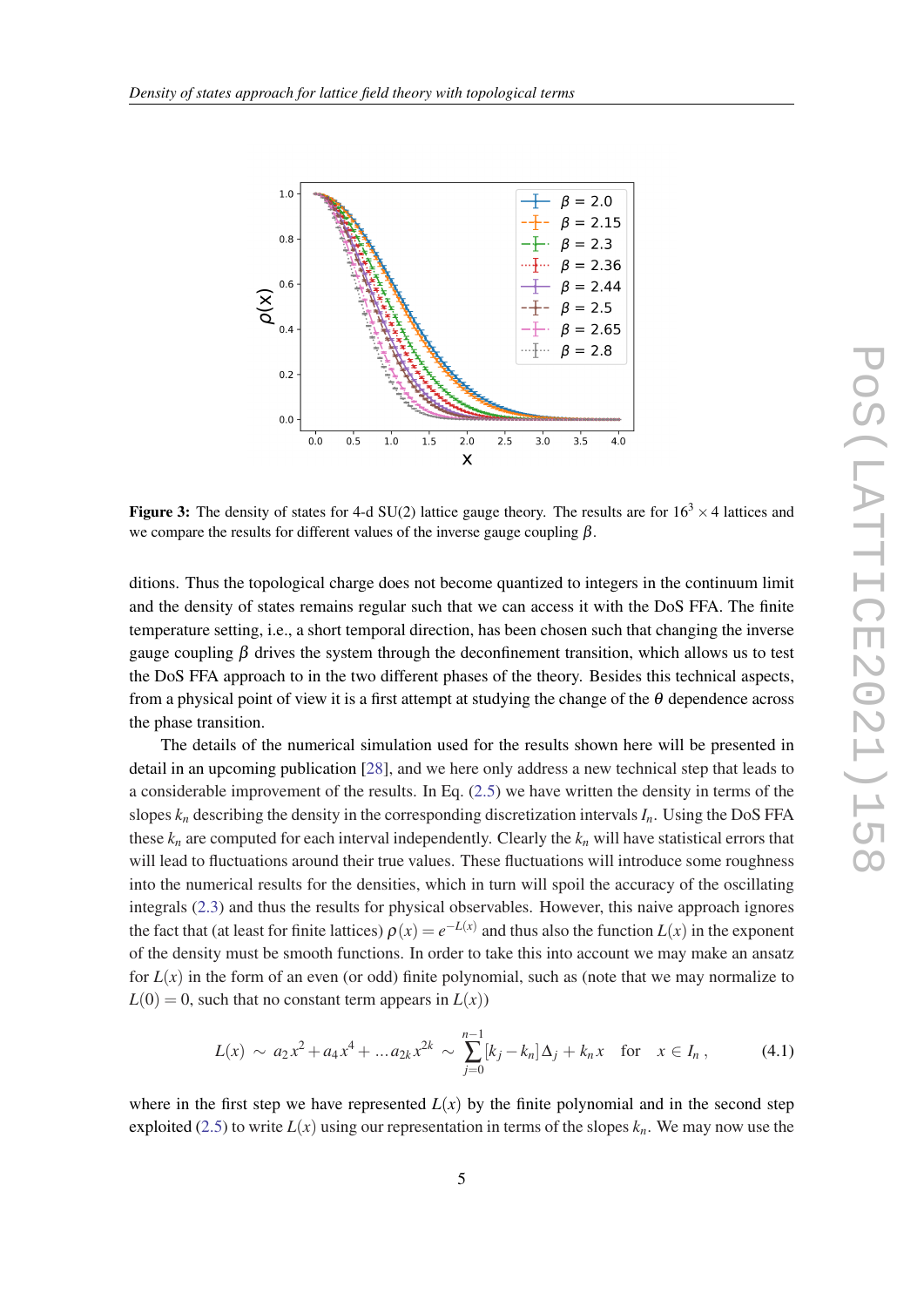

Figure 4: Results for  $\langle Q^2 \rangle$  (lhs. plot) and  $\langle Q^4 \rangle$  (rhs.) at  $\theta = 0$ . We show the two moments as a function of the inverse gauge coupling  $\beta$  and compare the results from the DoS FFA calculation (open circles) to reference data obtained from a conventional calculation at  $\theta = 0$  (filled triangles).

numerical data for all slopes  $k_n$  as input and then determine the values for the coefficients  $a_{2j}$  from a global fit to all numerical data. Subsequently the new parameterized form  $\rho(x) = \exp(-a_2 x^2 ...$  $a_{2k}x^{2k}$  is used for evaluating the integrals ([2.3\)](#page-2-0) and thus the observables. Obviously this step, which corresponds to a reparameterization of the density now takes into account the smoothness discussed above.

In Fig. [3](#page-5-0) we show the results for the density of states at different values of the inverse gauge coupling β. We remark that for a temporal extent of 4 the critical gauge coupling is  $β_c \sim 2.35$  [[29\]](#page-8-0). We observe that for  $\beta$  above  $\beta_c$ , i.e., in the deconfined phase, the density is considerably more narrow than in the confined phase ( $\beta < \beta_c$ ), which reflects the fact that in the deconfined phase the moments of *Q* become suppressed quickly. For the consistency of our approach, in particular the truncation of the *x*-range, it is important to note that as in the 2-d  $U(1)$  case we find that for all values of  $\beta$  the densities have a Gaussian-like shape, i.e., they decay fast, such that the truncation in our parameterization of the densities is justified.

We conclude our first discussion of the 4-d  $SU(2)$  results with an assessment of the accuracy we have achieved in our calculation of the density. Clearly no analytical reference results are available in this case, but we may use the density also for the evaluation of observables at  $\theta = 0$ , which can then be compared to results of a conventional simulation. More specifically we look at the DoS results for  $\langle Q^2 \rangle$  and  $\langle Q^4 \rangle$  at  $\theta = 0$  and compare them with reference data from a conventional simulation. This is done for different inverse gauge couplings, i.e., different temperatures such that we can assess the accuracy for different physical situations.

The corresponding results are shown in Fig. 4 where  $\langle Q^2 \rangle$  (lhs. plot) and  $\langle Q^4 \rangle$  (rhs.) are shown as a function of  $\beta$ . The open circles represent the results from DoS FFA, while the filled triangles are the results from a conventional simulation. We find very good agreement between the Dos FFA results and the reference data from the conventional simulation for all values of  $\beta$ , which indicates that DoS FFA is ready for the analysis of the  $\theta$ -dependence of observables in 4-d SU(2) lattice gauge theory.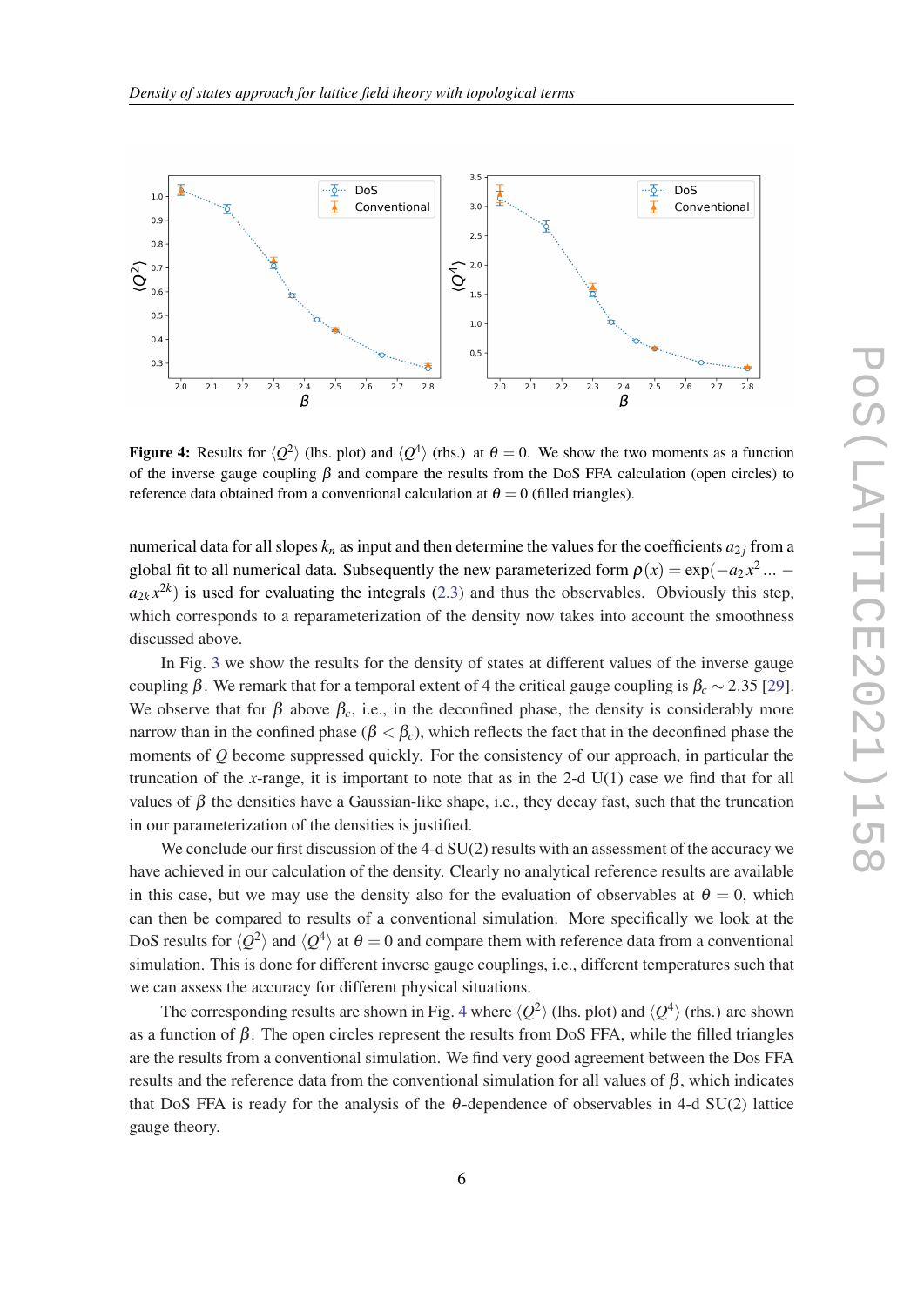#### <span id="page-7-0"></span>5. Summary and outlook

In this contribution we have reported on our progress with developing density of states techniques for lattice field theory with a topological term. The key ingredient is to use open boundary conditions such that the topological charge is no longer quantized to integers and the density has a regular behavior that can be accessed with modern DoS techniques, the DoS FFA in our case. Using 2-dimensional U(1) lattice gauge theory with a  $\theta$ -term as a simple test case we present results of the method and compare them to analytical results available for that model. In particular we also address the question whether our open boundary conditions and the usual periodic choice give rise to the same continuum results – this is confirmed.

In a second part we present our new tests for 4-d  $SU(2)$  lattice gauge theory with a  $\theta$ -term. Here the focus is on achieving the necessary accuracy for the DoS approach in a theory that is considerably closer to the target theory of QCD. We present results for the case without topological term and show that the standard simulation results for the second and the fourth moment of the topological charge are precisely reproduced by the DoS method in a wide range of temperatures. The method thus is ready for computing observables at non-zero topological angle  $\theta$  [[28\]](#page-8-0).

### References

- [1] A. Gocksch, P. Rossi, U.M. Heller, *Quenched Hadronic Screening Lengths At High Temperature*, Phys. Lett. B 205 (1988) 334, doi:10.1016/0370-2693(88)91674-7
- [2] A. Gocksch, *Simulating Lattice QCD At Finite Density*, Phys. Rev. Lett. 61 (1988) 2054, doi:10.1103/PhysRevLett.61.2054
- [3] C. Schmidt, Z. Fodor, S.D. Katz, *The QCD phase diagram at finite density*, PoS LAT 2005 (2006) 163, [hep-lat/0510087]
- [4] Z. Fodor, S.D. Katz, C. Schmidt, *The Density of states method at non-zero chemical potential*, JHEP 0703 (2007) 121, doi:10.1088/1126-6708/2007/03/121, [hep-lat/0701022]
- [5] S. Ejiri, *On the existence of the critical point in finite density lattice QCD*, Phys. Rev. D 77 (2008) 014508, doi:10.1103/PhysRevD.77.014508, [arXiv:0706.3549]
- [6] S. Ejiri *et al.* [WHOT-QCD Collaboration], *Numerical study of QCD phase diagram at high temperature and density by a histogram method*, Central Eur. J. Phys. 10 (2012) 1322, doi:10.2478/s11534-012-0054-7, [arXiv:1203.3793]
- [7] F. Wang, D.P. Landau, *Efficient, Multiple-Range Random Walk Algorithm to Calculate the Density of States*, Phys. Rev. Lett. 86 (2001) 2050, doi:10.1103/PhysRevLett.86.2050, [cond-mat/0011174]
- [8] K. Langfeld, B. Lucini, A. Rago, *The density of states in gauge theories*, Phys. Rev. Lett. 109 (2012) 111601, doi:10.1103/PhysRevLett.109.111601, [arXiv:1204.3243]
- [9] K. Langfeld, J.M. Pawlowski, *Two-color QCD with heavy quarks at finite densities*, Phys. Rev. D 88 (2013) 071502, doi:10.1103/PhysRevD.88.071502, [arXiv:1307.0455]
- [10] K. Langfeld, B. Lucini, *Density of states approach to dense quantum systems*, Phys. Rev. D 90 (2014) 094502, [arXiv:1404.7187] doi:10.1103/PhysRevD.90.094502, [arXiv:1404.7187]
- [11] K. Langfeld, B. Lucini, R. Pellegrini, A. Rago, *An efficient algorithm for numerical computations of continuous densities of states*, Eur. Phys. J. C 76 (2016) 306, doi:10.1140/epjc/s10052-016-4142-5, [arXiv:1509.08391]